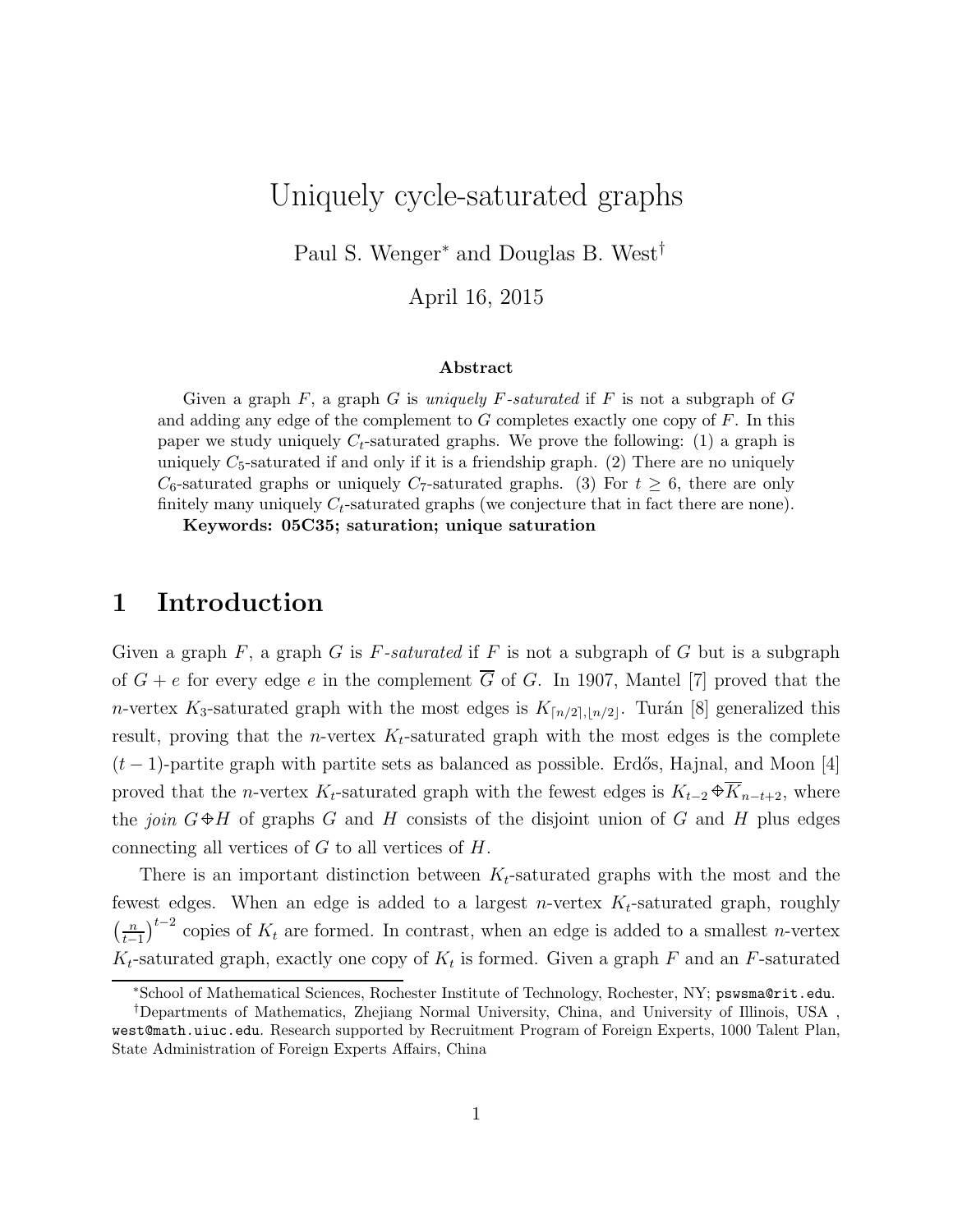graph G, we say that G is uniquely F-saturated if the addition of any edge to G completes exactly one copy of F.

Questions about uniquely F-saturated graphs focus on their existence. Cooper, LeSaulnier, Lenz, Wenger, and West  $|3|$  initiated the study of uniquely F-saturated graphs by determining all uniquely  $C_4$ -saturated graphs, where  $C_t$  denotes the t-vertex cycle; there are exactly 10 such graphs. They also observed that a graph is uniquely  $C_3$ -saturated if and only if it is a star or a Moore graph of diameter 2.

Stars have a dominating vertex, but Moore graphs of diameter 2 do not. If G is uniquely K<sub>t</sub>-saturated, then  $K_m \oplus G$  is uniquely  $K_{m+t}$ -saturated and has dominating vertices. Cooper [2] conjectured that for  $t \geq 2$ , only finitely many  $K_t$ -saturated graphs have no dominating vertices. Hartke and Stolee [6] computationally found new examples for small t of  $K_t$ -saturated graphs without dominating vertices and found two constructions of  $K_t$ -saturated graphs without dominating vertices based on Cayley graphs, each valid for infinitely many t.

Berman, Chappell, Faudree, Gimble, and Hartman [1] studied uniquely tree-saturated graphs. They proved if  $T$  is a tree, then there exist infinitely many uniquely  $T$ -saturated graphs if and only if  $T$  is a balanced double star.

When  $F$  has  $t$  vertices, every complete graph with fewer than  $t$  vertices trivially is uniquely F-saturated, since there are no edges to consider adding. Let a uniquely  $C_t$ saturated graph be *nontrivial* if it has at least t vertices. In Section 2 we establish structural lemmas about such graphs. In Section 3 we prove that the nontrivial uniquely  $C_5$ -saturated graphs are precisely the graphs consisting of edge-disjoint triangles with one common vertex (adjacent to all others). Such graphs are also called friendship graphs, because they are the graphs in which every two vertices have exactly one common neighbor (proved initially by Erdős, Rényi, and Sós  $[5]$  and later reproved by others). In Section 4 we prove that there are no nontrivial uniquely  $C_6$ -saturated graphs or uniquely  $C_7$ -saturated graphs. Finally, in Section 5 we prove the following theorem.

**Theorem 1.1.** For  $t \geq 6$ , there are finitely many uniquely  $C_t$ -saturated graphs.

In light of our results, we make the following conjecture.

#### **Conjecture 1.2.** For  $t \geq 6$  there are no nontrivial uniquely  $C_t$ -saturated graphs.

We have verified Conjecture 1.2 for  $t = 8$ , but the proof is quite long and does not contain any new ideas beyond those used in the proofs of Theorems 4.1 and 4.2; thus we do not include the proof here.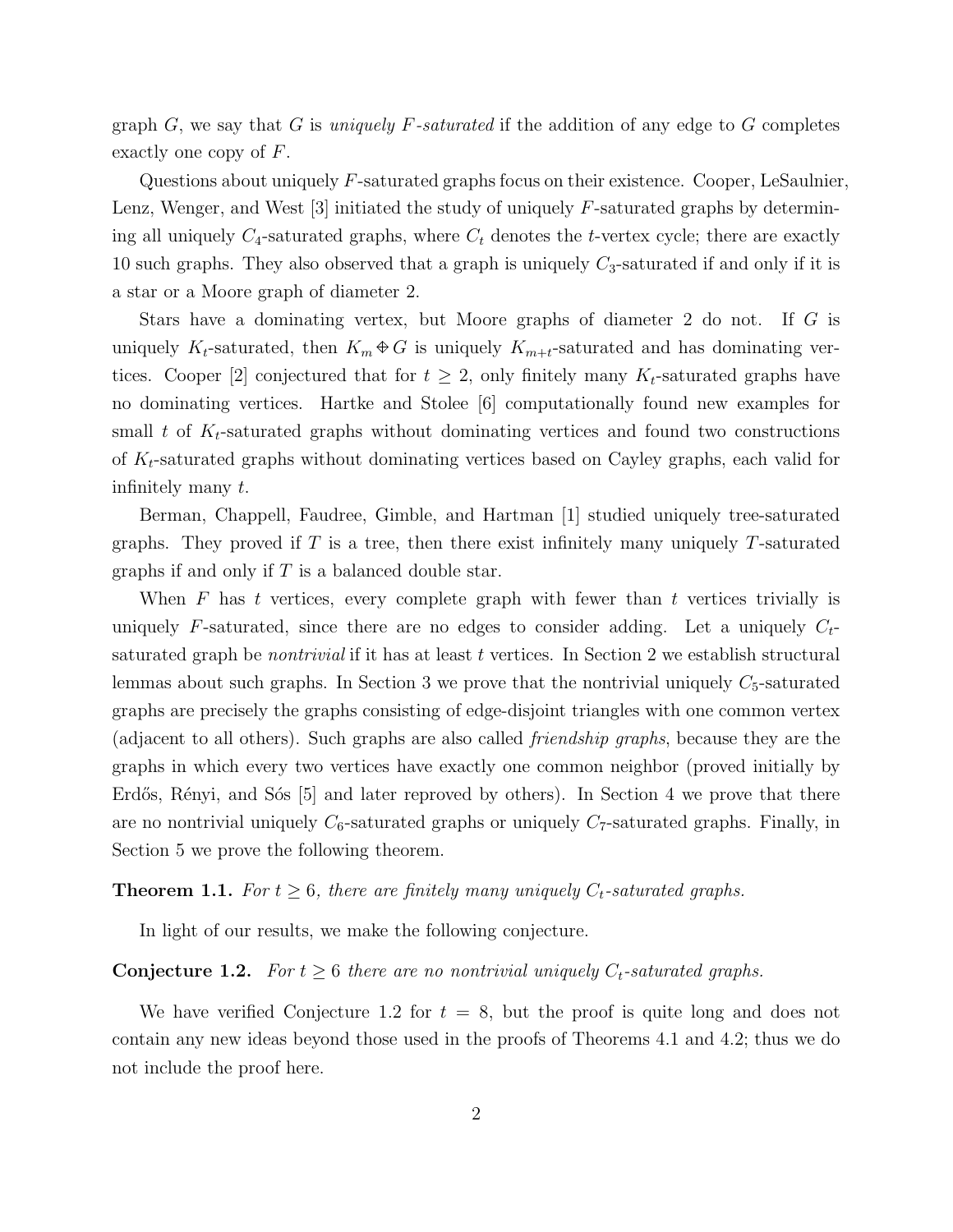### 2 Structural lemmas

In keeping with the convention of using k-cycle for a copy of  $C_k$ , we refer to a path with k vertices as a k-path. We use  $\langle v_1, \ldots, v_k \rangle$  to denote the k-path with vertices  $v_1, \ldots, v_k$  indexed in order. We use  $[v_1, \ldots, v_k]$  to denote the k-cycle with vertices  $v_1, \ldots, v_k$  indexed in order. For vertices x and y in a graph G, we use  $d_G(x, y)$  to denote the distance between x and y and  $d_G(x)$  for the degree of x.

We begin with an elementary observation about uniquely  $C_t$ -saturated graphs.

**Observation 2.1.** Any two vertices in a uniquely  $C_t$ -saturated graph are the endpoints of at most one t-path, and such a path exists if and only if they are not adjacent.

A block in a graph is a maximal subgraph not having a cut-vertex. Thus it is a maximal 2-connected subgraph or has a single edge that is a cut-edge.

**Lemma 2.2.** Every block in a uniquely  $C_t$ -saturated graph is uniquely  $C_t$ -saturated. In particular, blocks with fewer than t vertices are complete graphs.

*Proof.* Let x and y be nonadjacent vertices in a non-complete block B of such a graph  $G$ . Since B is a maximal 2-connected subgraph, the unique t-path in G with endpoints x and y is contained in B. Thus  $|V(B)| \geq t$ , and B is uniquely  $C_t$ -saturated.  $\Box$ 

We next bound the size of complete blocks in nontrivial uniquely  $C_t$ -saturated graphs.

**Lemma 2.3.** Every complete block in a nontrivial uniquely  $C_t$ -saturated graph has at most three vertices.

*Proof.* The claim is trivial for  $t = 3$ , so assume  $t \geq 4$ . Let G be a non-complete graph. Let B and B' be blocks in G, with a common vertex v, such that B is a complete graph and has at least four vertices. Let  $u$  and  $x$  be vertices other than  $v$  in  $B$  and  $B'$ , respectively. The vertices u and x are nonadjacent, and every t-path  $P$  with endpoints u and x contains v.

If P is unique, then the portion of P in B must have length 1, since B has at least four vertices. Since  $t \geq 4$ , this implies that P has at least two edges in B'. Hence the neighbor  $x'$  of x on P is not v. Now x' and u are not adjacent, but there are multiple 3-paths in B with endpoints u and v, so G is not uniquely  $C_t$ -saturated.  $\Box$ 

Using Lemma 2.3, we can restrict our attention to 2-connected graphs when  $t \geq 6$ .

**Lemma 2.4.** If  $t \geq 6$ , then every nontrivial uniquely  $C_t$ -saturated graph contains a block that is not a complete graph. In fact, no two blocks with a common vertex are complete.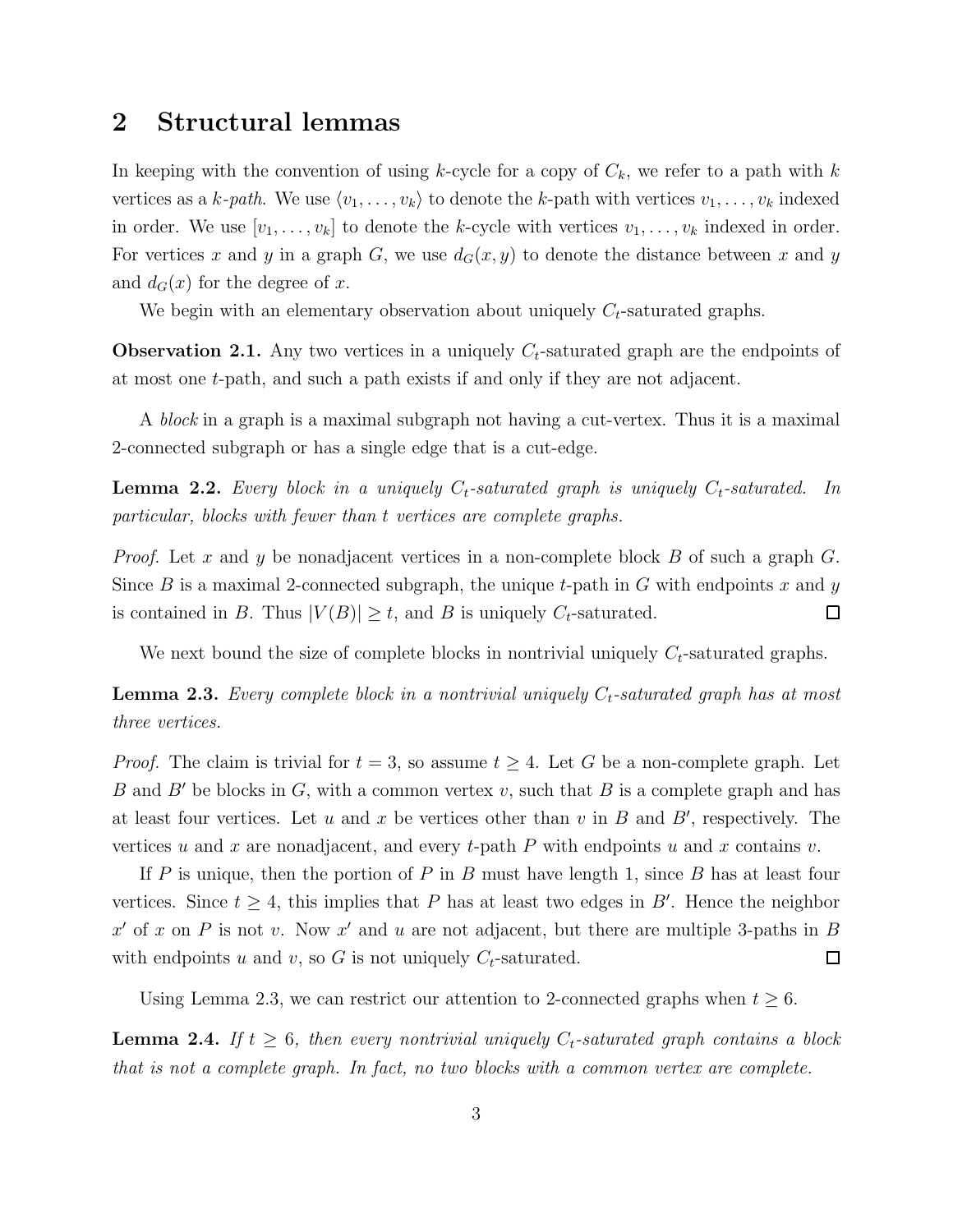*Proof.* Let G be a nontrivial uniquely  $C_t$ -saturated graph. By Lemma 2.3, the union of two complete blocks with a common vertex  $v$  has at most five vertices. Hence if  $u$  and  $x$  are vertices of these blocks other than  $v$ , then  $u$  and  $x$  are nonadjacent but are not the endpoints of a t-path. The contradiction implies that no two neighboring blocks can be complete. ப

For  $t \geq 6$ , Lemma 2.4 reduces Conjecture 1.2 to the consideration of 2-connected graphs.

**Corollary 2.5.** For  $t \geq 6$ , if there are no 2-connected nontrivial uniquely  $C_t$ -saturated graphs, then there are no nontrivial uniquely  $C_t$ -saturated graphs.

We next forbid certain subgraphs, aiming to forbid certain cycle lengths. Let  $H_{m,\ell}$  be the graph that consists of a  $2m$ -cycle with a pendant path of length  $\ell$  (see Figure 1).



Figure 1: Forbidden subgraphs for uniquely  $C_7$ -saturated graphs.

**Lemma 2.6.** If  $k < t$  with  $t \geq 3$ , then no uniquely  $C_t$ -saturated graph contains  $H_{k,t-k-1}$ .

*Proof.* The diameter of  $H_{k,t-k-1}$  is  $t-1$ , and there are two t-paths connecting two vertices  $\Box$ at distance  $t-1$ .

**Lemma 2.7.** For  $t \geq 5$ , a uniquely  $C_t$ -saturated graph G cannot contain  $C_{2t-2}$  or  $C_{2t-4}$ .

*Proof.* Note that  $C_{2t-2} = H_{t-1,0}$ , so Lemma 2.6 applies. If G contains  $C_{2t-4}$ , then avoiding  $H_{t-2,1}$  requires  $|V(G)| = 2t - 4$ . Let C be a spanning cycle in G, with  $C = [v_0, \ldots, v_{2t-5}]$ (indices taken modulo  $2t - 4$ ). If G contains a chord of G, then it creates cycles of lengths l and  $2t - 2 - l$ , for some l. If  $l = 2k$ , then  $H_{k,t-k-1} \subseteq G$ .

If  $l = 2k + 1$  is odd, then we may assume by symmetry that the chord is  $v_kv_{-k}$ . Now G contains two t-paths with endpoints  $v_0$  and  $v_{t-2}$ , using the chord in opposite directions.

Hence  $G = C_{2t-4}$ , but now opposite vertices are not connected by any t-path.  $\Box$ 

The *girth* of a graph is the minimum length of a cycle in it.

**Lemma 2.8.** For  $t \geq 5$ , a uniquely  $C_t$ -saturated graph G has girth at most  $t + 1$ .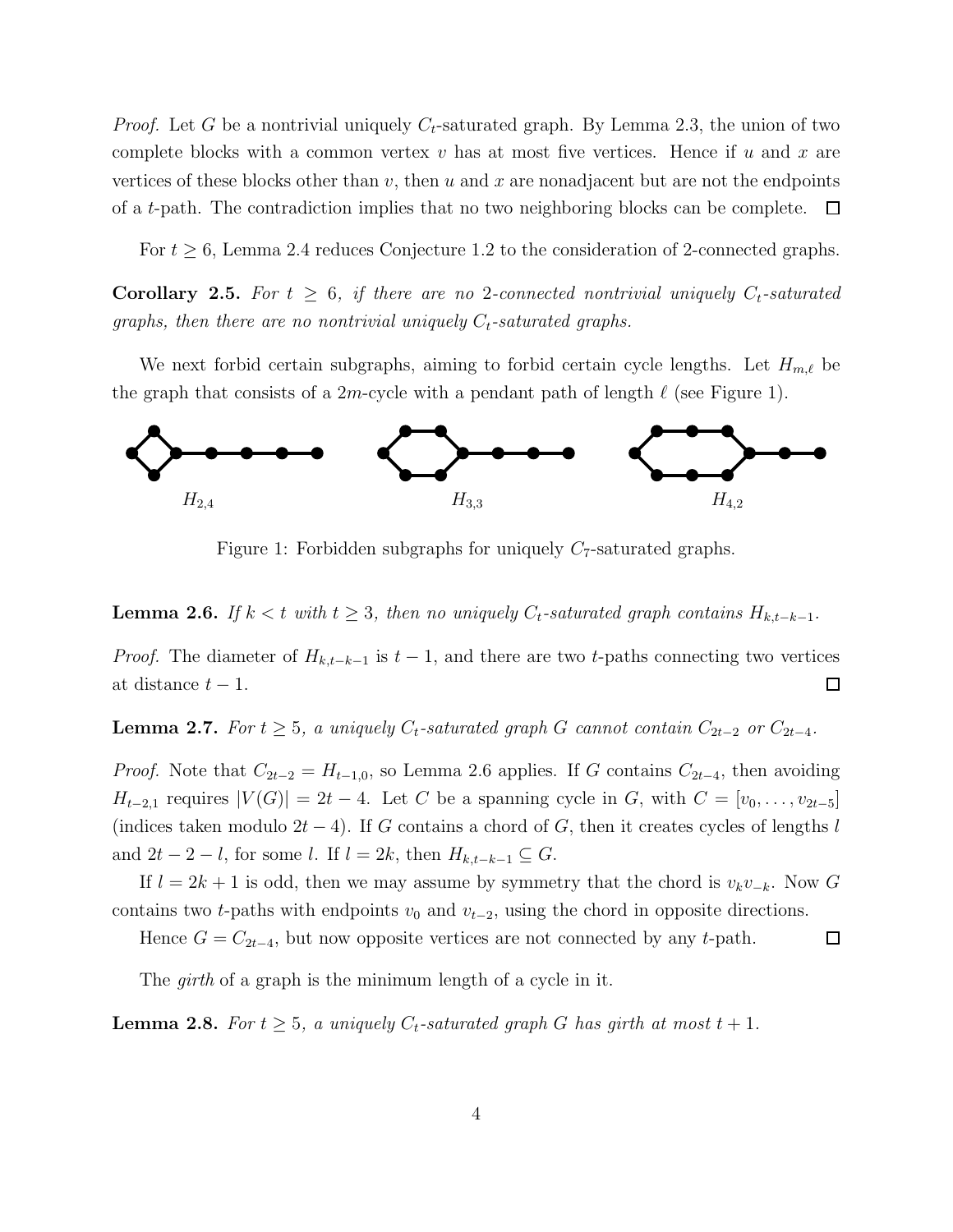*Proof.* Let x and y be two vertices in G such that  $d_G(x, y) = 2$ , and let z be a common neighbor of x and y. Let P be the unique t-path with endpoints x and y. If P does not contain z, then the union of P and the path  $\langle x, z, y \rangle$  is a  $(t + 1)$ -cycle. If P contains z, then the union of P and  $\langle x, z, y \rangle$  contains a cycle with length at most t.  $\Box$ 

Two vertices having the same neighborhood are *twins*.

### **Lemma 2.9.** For  $t \geq 4$ , a uniquely  $C_t$ -saturated graph cannot contain twins.

*Proof.* Let x and y be twins in a graph G; note that twins are nonadjacent. If  $d(x) =$  $d(y) = 1$ , then the only cycle completed by added xy is a 3-cycle, so G is not uniquely  $C_t$ -saturated. If  $d(x) = d(y) \geq 2$  and there is a t-path P with endpoints x and y, then let  $x'$  and  $y'$  be the neighbors of x and y on P, respectively. Because x and y are twins,  $x'y, xy' \in E(G)$ . Reversing the central  $(t-2)$ -path of P yields a second t-path with endpoints x and y containing the edges  $xy'$  and  $x'y$ . Thus G is not uniquely  $C_t$ -saturated.  $\Box$ 

A *chordal path* of a cycle C is a path of length at least 2 whose endpoints are in C and whose internal vertices are not in C.

**Lemma 2.10.** For  $t \geq 6$ , every nontrivial uniquely  $C_t$ -saturated graph G contains an even cycle of length at most  $2t - 6$ .

*Proof.* By Lemma 2.8, G has girth at most  $t + 1$ . By Lemma 2.7, G does not contain  $C_{2t-2}$ or  $C_{2t-4}$ . Since  $t+2 \leq 2t-2$ , we may assume that the girth of G is odd and that G has no even cycle of length at most  $2t - 2$ .

First suppose that G contains a cycle C of length  $2k + 1$  such that  $2 \leq k \leq \lfloor t/2 \rfloor$ . The prohibition of short even cycles implies that  $C$  has no chord. Let  $x$  and  $y$  be nonconsecutive vertices in C such that  $d_C(x, y) \neq t - 1$ ; thus x and y are not adjacent. A t-path with endpoints x and y contains a chordal path of C with length at most  $t-1$ . Combining this chordal path with a path from x to y along C yields an even cycle with length at most  $2t-2$ in G, a contradiction.

Now suppose that G contains a 3-cycle but no cycle of length  $2k + 1$  with  $2 \leq k \leq \lfloor t/2 \rfloor$ . Let  $[x, y, z]$  be a 3-cycle C, and let x be a vertex of C having a neighbor  $x' \notin V(C)$ . Since by assumption G has no 4-cycle,  $x'y \notin E(G)$ . Hence G has a t-path P with endpoints  $x'$  and y. Now P contains one of the following: a subpath of length at least 3 with endpoints  $x'$  and  $x$ , a chordal path of length at least 2 connecting two vertices in  $V(C)$ , or a path connecting x' and a vertex in  $\{y, z\}$  with all internal vertices outside C. In all cases, G contains an even cycle of length at most  $t + 2$  or an odd cycle of length  $2k + 1$  with  $2 \leq k \leq \lfloor t/2 \rfloor$ .  $\Box$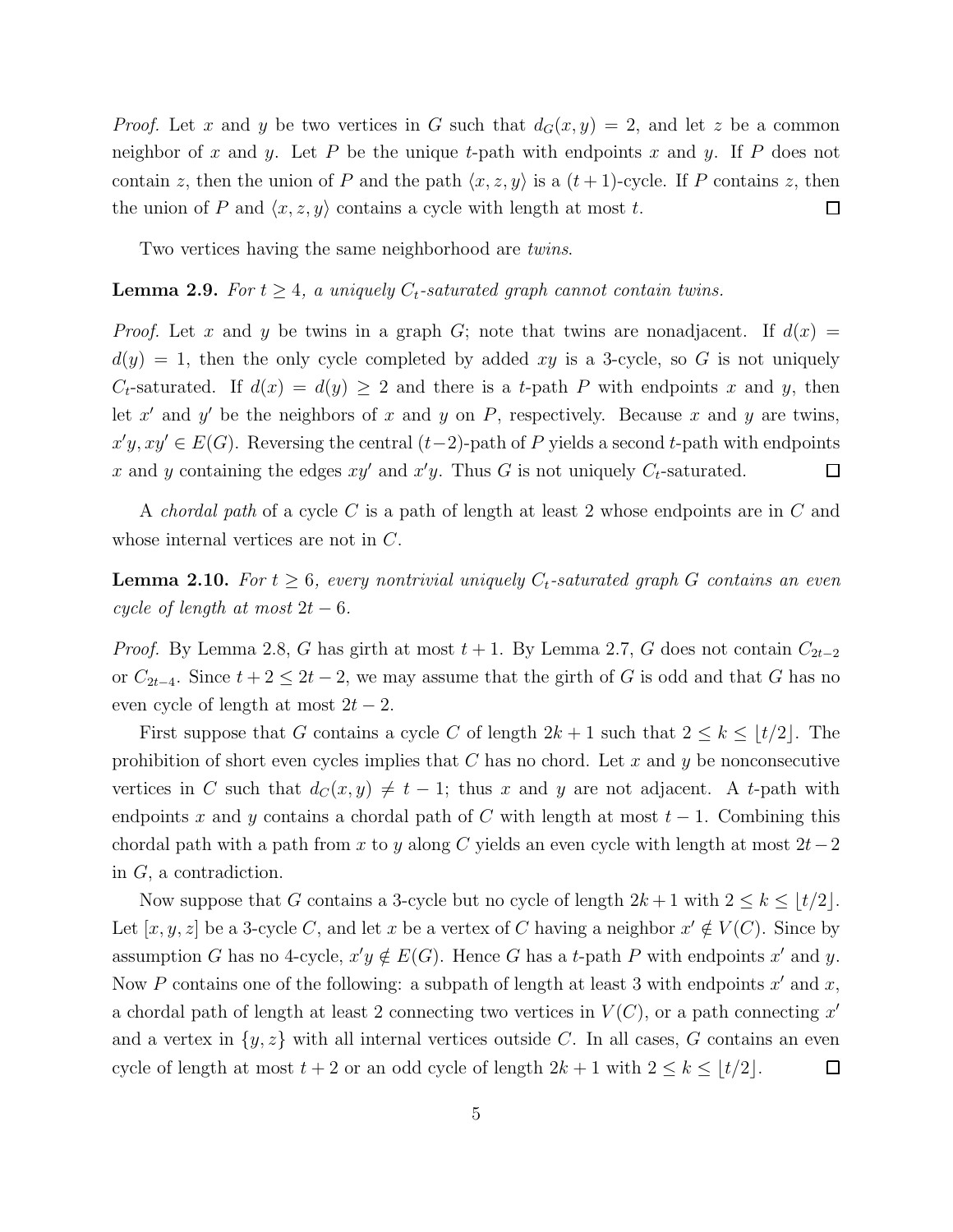In light of Lemma 2.10 guaranteeing an even cycle of length at most 2t−6, an approach to proving Conjecture 1.2 that there is no uniquely  $C_t$ -saturated graph for  $t \geq 6$  is to prove that such a graph has no such even cycle. Although we cannot completely exclude  $(2t - 6)$ -cycles for all  $t$ , we can greatly restrict the graphs that contain them. We state a general lemma without proof, because we present the proof of Conjecture 1.2 only through  $t = 7$ . The ad hoc proof excluding 8-cycles when  $t = 7$  is shorter than the general proof of this lemma.

**Lemma 2.11.** For  $t \geq 7$ , if a nontrivial uniquely  $C_t$ -saturated graph G contains a  $(2t - 6)$ cycle C and  $R = V(G) - V(C)$ , then (1) G[R] has no edges, (2) every vertex of R has exactly two neighbors on C, separated by odd distance (at least 3) along C, and (3) all vertices of R have the same distance along C between their neighbors on C. Also, (4) all chords of C join vertices at even distance along C.

### 3 Uniquely  $C_5$ -saturated graphs

As mentioned in the introduction, the Friendship Theorem of Erdős, Rényi, and Sós [5] states that if every two vertices in a graph have exactly one common neighbor, then some vertex is adjacent to all others. As they noted, this immediately implies that the graph consists of edge-disjoint triangle with one common vertex.

In such a graph, there is only one type of missing edge, joining two of the triangles. Adding this to two edges from each of the two triangles completes a unique 5-cycle. Hence friendship graphs are uniquely  $C_5$ -saturated.

**Theorem 3.1.** A graph is a nontrivial uniquely  $C_5$ -saturated graph if and only if it is a friendship graph with at least five vertices.

*Proof.* We have noted that the condition is sufficient. For the converse, let  $G$  be a nontrivial uniquely  $C_5$ -saturated graph. Our proof depends on five graphs that cannot be subgraphs of G. Already  $H_{2,2}$  and  $H_{3,1}$  are excluded by Lemma 2.6. Let F consist of  $K_4$  plus a pendant edge at one vertex, and let  $F'$  consist of the 5-vertex friendship graph plus a pendant edge at a vertex of degree 2. Figure 2 illustrates that  $F, F',$  and the complete bipartite graph  $K_{2,3}$  are all forbidden as subgraphs of G, since each has a nonadjacent vertex pair that when added completes at least two 5-cycles.

By Lemma 2.8, G has girth at most 6; by Lemma 2.7, G has no 6-cycle. By definition, G has no 5-cycle.

Suppose first that G has a 4-cycle; let S be its vertex set. Let  $R = V(G) - S$ . Because G is connected and  $H_{2,2} \nsubseteq G$ , each vertex in R has a neighbor in S, and R is an independent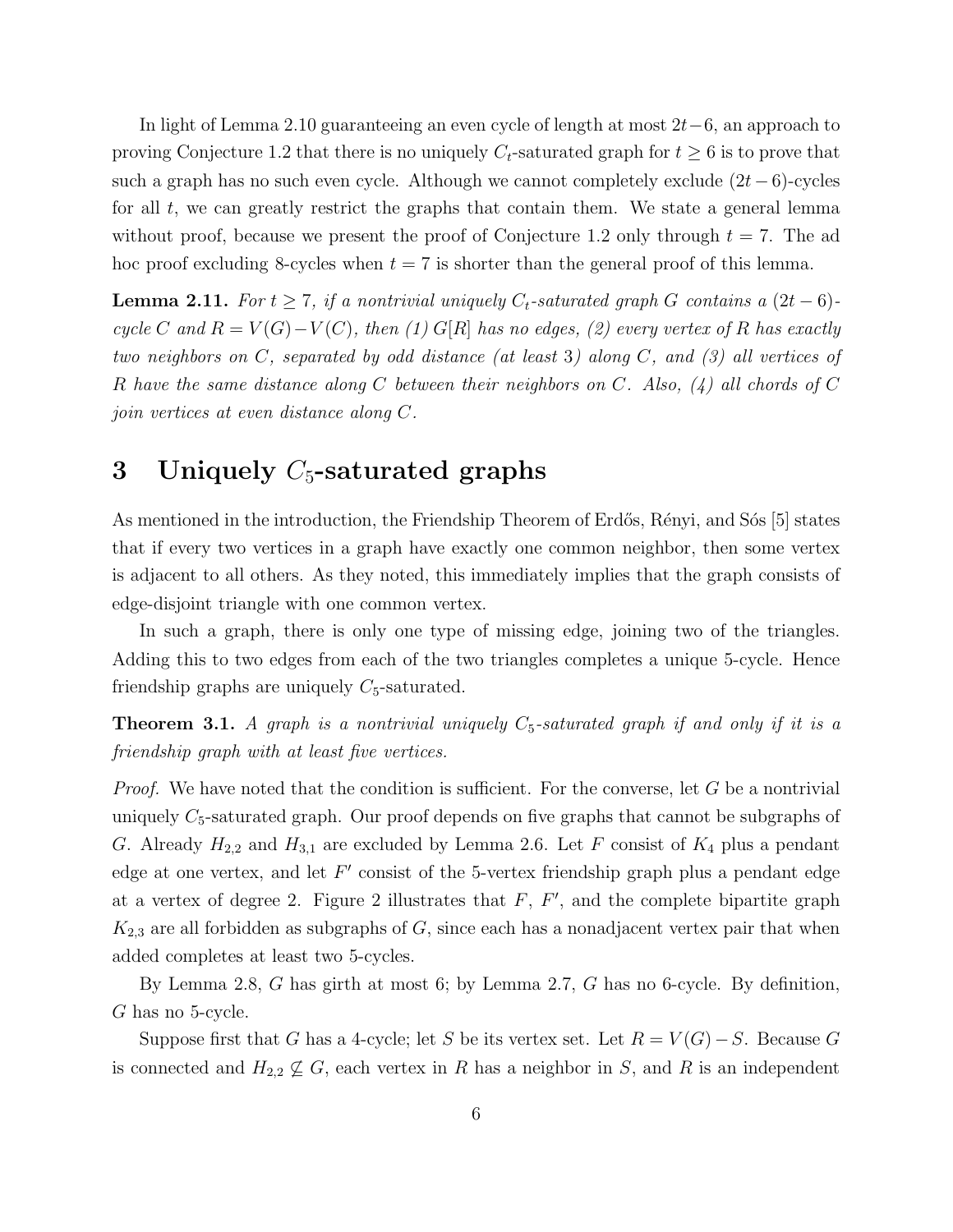

Figure 2: Three graphs forbidden as subgraphs of uniquely  $C_5$ -saturated graphs.

set. Because  $C_5, K_{2,3} \nsubseteq G$ , each vertex in R has exactly one neighbor in S. Therefore S is the vertex set of a block in G, and by Lemma 2.2 S is a clique. Since  $F \nsubseteq G$ , we conclude that  $R = \emptyset$  and  $G = K_4$ . Thus no nontrivial uniquely  $C_5$ -saturated graph has a 4-cycle.

We conclude that G has no 4-cycle but has a 3-cycle, say  $[x, y, z]$ . Since G is nontrivial and connected, we may assume by symmetry that x has a neighbor  $x'$  not in  $\{y, z\}$ . Since G has no 4-cycle, y and z are not adjacent to  $x'$ . Since G has no 4-cycle or 6-cycle, the unique 5-path P with endpoints x' and y contains x. It must be  $\langle x', w, x, z, y \rangle$ , where w is a common neighbor of x' and x. Since  $F' \not\subseteq G$ , we conclude that y, z, x', and w have no other neighbors in G. Repeating the argument shows that x is a dominating vertex and  $G - x$  is a disjoint union of copies of  $K_2$ , so G is a friendship graph with at least five vertices.  $\Box$ 

The case in Theorem 3.1 where G has no 4-cycle shows why the proof of Lemma 2.10 is not valid for  $t = 5$ . The common neighbor of x' and x yields the 5-path with endpoints x' and y without creating a 4-cycle.

## 4 Uniquely  $C_6$ - and  $C_7$ -saturated graphs

In this section, we prove that there are no nontrivial uniquely  $C_6$ -saturated or uniquely C7-saturated graphs. Our proofs depend on successively forbidding cycles of various lengths.

#### **Theorem 4.1.** There are no nontrivial uniquely  $C_6$ -saturated graphs.

*Proof.* Let G be a uniquely  $C_6$ -saturated graph. By Corollary 2.5, we may assume that G is 2-connected. By Lemma 2.7, G does not contain  $C_{10}$  or  $C_8$ . By Lemma 2.10, G contains an even cycle of length at most 6. By definition, G does not contain  $C_6$ . Hence G contains  $C_4$ . Let S be the vertex set of a 4-cycle in G, and let  $R = V(G) - S$ .

First suppose that  $G[R]$  contains a 3-path  $\langle u, z, v \rangle$ . Since G is 2-connected, two disjoint paths connect  $\{u, z, v\}$  to S. Choosing shortest such paths, one has u or v as an endpoint, yielding  $H_{2,3} \subseteq G$ . This contradicts Lemma 2.6; we conclude  $\Delta(G[R]) \leq 1$ .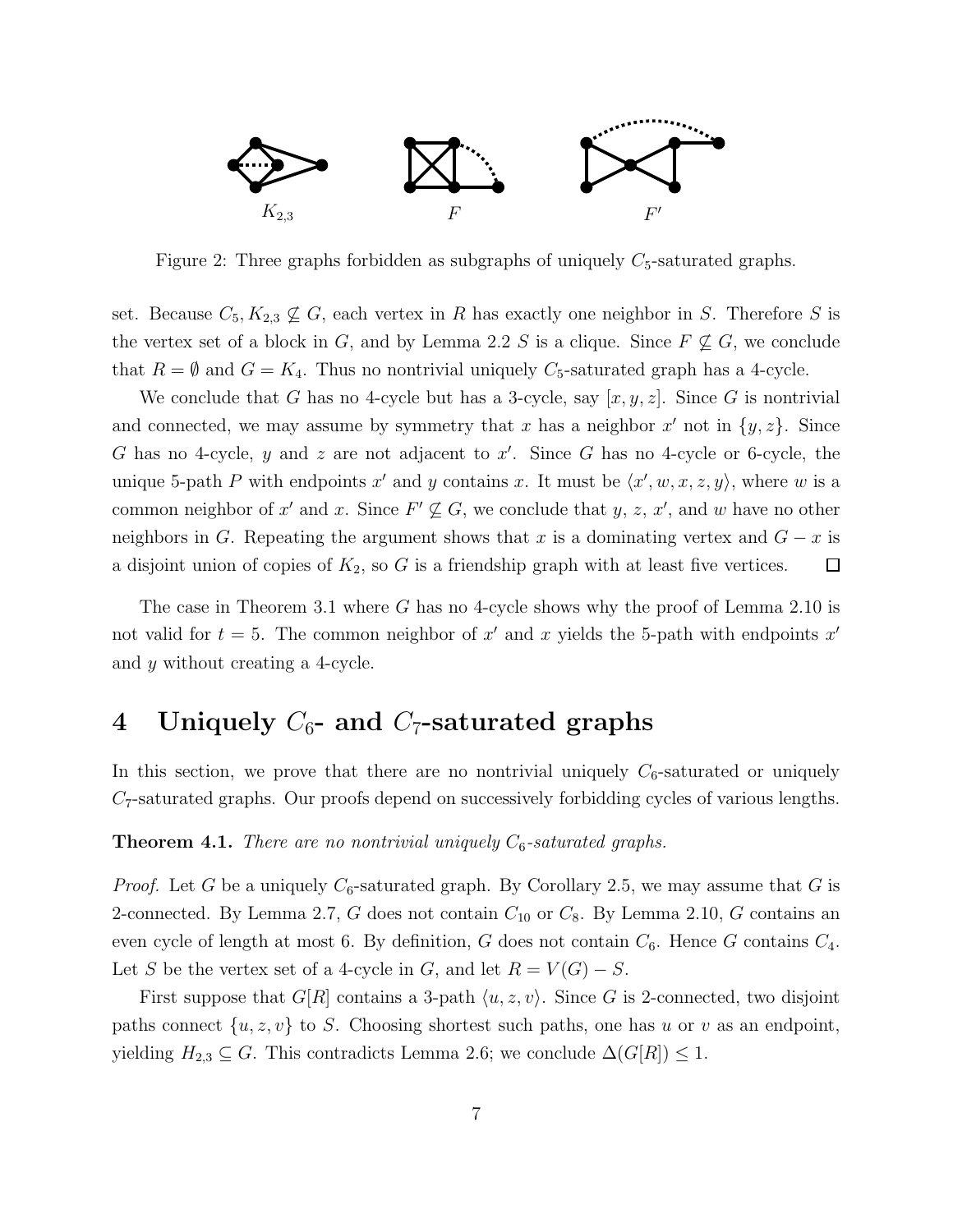

Figure 3: A forbidden subgraph for uniquely  $C_6$ -saturated graphs.

Suppose  $uv \in E(G[R])$ . Since G is 2-connected and the only edges leaving  $\{u, v\}$  go to S, there are distinct vertices  $x, y \in S$  such that  $\langle x, u, v, y \rangle$  is a 4-path. Since G cannot contain  $C_6$ , it contains the graph  $F''$  in Figure 3. Since  $F''$  has two nonadjacent vertices connected by more than one 6-path, G is not uniquely  $C_6$ -saturated.

We may therefore assume that R is an independent set. Since  $G$  is 2-connected, each vertex in R has at least two neighbors in S. If  $|V(G)| \geq 6$ , then let u and v be vertices in R. If two neighbors of each can be chosen in S that are not the same pair, then  $G[S \cup \{u, v\}]$ contains a 6-cycle or two 6-paths with endpoints u and v, as shown in Figure 4. Hence u and v have degree 2 and have the same two neighbors in  $S$ . This makes them twins, which is forbidden by Lemma 2.9. We conclude that  $G$  contains at most five vertices, which yields  $G \in \{K_4, K_5\}$ . We conclude that there are no nontrivial uniquely  $C_6$ -saturated graphs.  $\Box$ 



Figure 4: Forbidden subgraphs for uniquely  $C_6$ -saturated graphs.

The method for  $C_7$  is similar.

#### **Theorem 4.2.** There are no nontrivial uniquely  $C_7$ -saturated graphs.

*Proof.* Let G be a nontrivial uniquely  $C_7$ -saturated graph. By Corollary 2.5 we may assume that G is 2-connected. By Lemma 2.7, G does not contain  $C_{12}$  or  $C_{10}$ . By Lemma 2.10, G contains  $C_8$ ,  $C_6$ , or  $C_4$ . Let C be a longest cycle among the even cycles in G with length at most 8, and let  $R = V(G) - V(C)$ . In each of several cases, we obtain a contradiction.

**Case 1:** C has length 8. If C has a chord joining vertices separated by distance 2 or 3 along C, then G contains  $C_7$  or  $H_{2,4}$  and is not uniquely  $C_7$ -saturated. Hence any chord of  $C$  joins opposite vertices on  $C$ .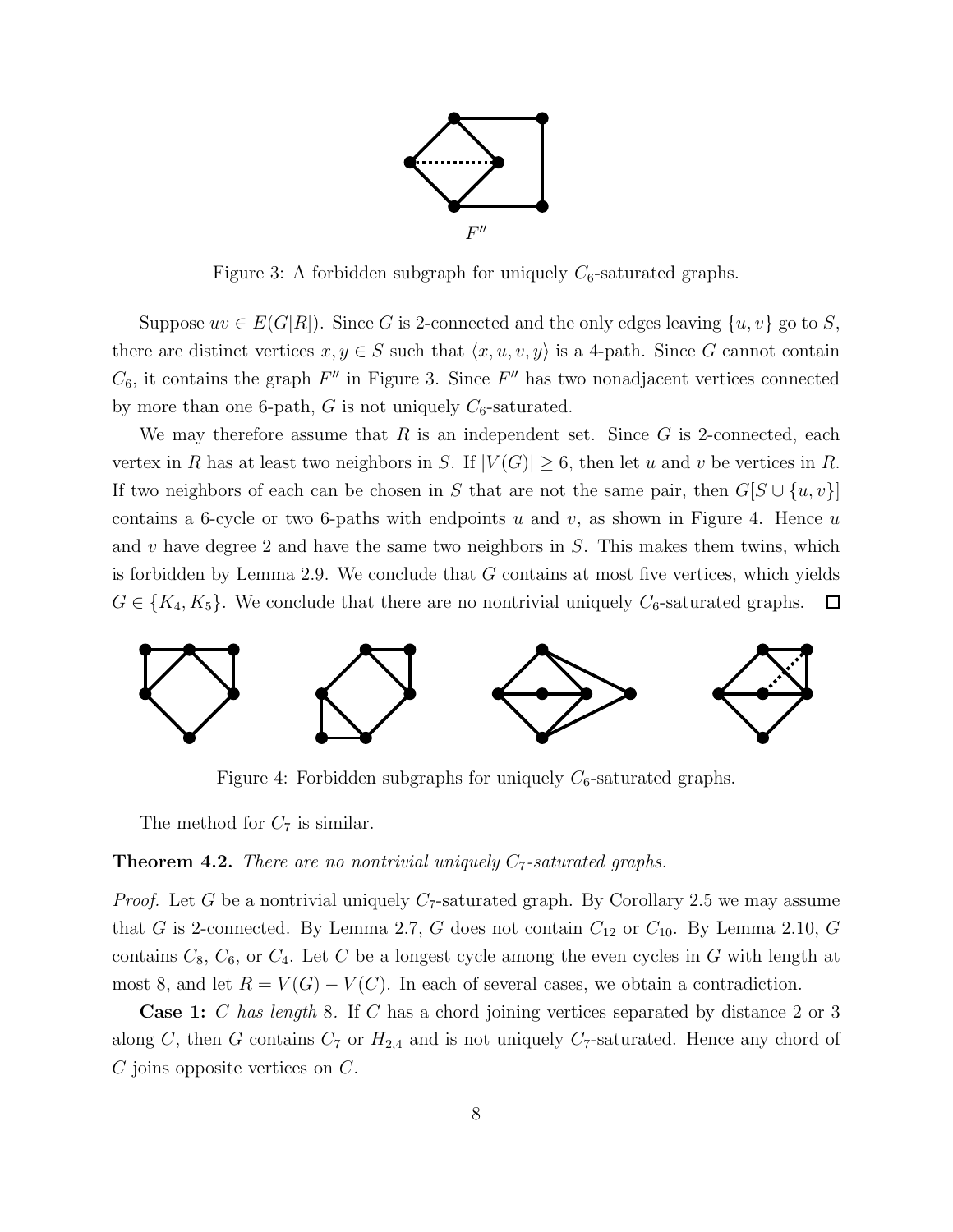By Lemma 2.6,  $H_{4,2} \nsubseteq G$ , so R is an independent set. Because G is 2-connected, each vertex in R has at least two neighbors in  $V(C)$ . Consider  $x \in R$ . If x has neighbors on C that are not consecutive, then G contains  $H_{2,4}$ ,  $C_7$ , or  $H_{3,3}$  and is not uniquely  $C_7$ -saturated. Hence every vertex of R has exactly two neighbors on  $C$ , and they are consecutive on  $C$ .

Since twins are forbidden, two vertices of  $R$  cannot be adjacent to the same consecutive pair. However, two vertices of R adjacent to distinct consecutive pairs yield  $C_{10}$  in  $G$ , which is forbidden. We conclude  $|R| \leq 1$ . If  $|R| = 1$  and C has a (diametric) chord, then  $H_{3,3} \subseteq G$ , which is forbidden. If  $|R| = 1$  and C has no chord, then adding any diametric chord completes no 7-cycle.

Hence we may assume that  $V(G) = V(C)$  and C has only diametric chords. Three diametric chords of an 8-cycle yield two 7-cycles (each omits one of the vertices not incident to a chord). Hence G has at most one chord e. However, now no 7-path connects two vertices not adjacent to either endpoint of e.

**Case 2:** C has length 6. By Lemma 2.6,  $H_{3,3}$  is not a subgraph of G. Because G is 2-connected, it follows that  $G[R]$  has no component with at least three vertices. If R is not independent, then there is a chordal path  $P$  of length 3 connecting two vertices on  $C$ . If those vertices are consecutive or separated by distance 2 along C, then G contains  $C_8$  or  $C_7$ , which is forbidden. If  $P$  joins opposite vertices on  $C$ , then two 7-paths join the neighbors on C of one of the endpoints of P.

Hence  $R$  is independent. Since  $G$  is 2-connected, each vertex of  $R$  has at least two neighbors in  $V(C)$ . Consecutive neighbors on C yield  $C_7$ . Neighbors at distance 2 along C yield two 7-paths with the same endpoints. Hence every vertex of  $R$  is adjacent precisely to two opposite vertices on C. Now any two vertices of R are twins or yield  $C_8$ , both forbidden.

If  $R = \emptyset$ , then  $G = K_6$ , so we may let  $R = \{x\}$ . The neighbors of x are opposite vertices y and z on C. If C has any non-diametric chord, then two 7-paths connect x to some vertex on C. A diametric chord other than yz creates  $C_7$ . Hence the only possible chord is yz. Now  $\{y, z\}$  is a separating set in G such that  $G - \{y, z\}$  has three components, and the addition of a chord of C incident to y or z cannot complete a spanning cycle in  $G$ .

**Case 3:** C has length 4. Since G is 2-connected, there is a chordal path joining two vertices of C. If  $V(C)$  is a clique, then a chordal path of length 3, 4, or at least 5 creates copies of  $C_6$ ,  $C_7$ , or  $H_{2,4}$ , respectively, all forbidden. Hence every chordal path has length 2. Since  $|V(G)| \ge 7$ , we conclude that G contains  $C_6$  or twins, both forbidden. We may therefore assume that  $C$  is a 4-cycle whose chords are not both present. Let  $u$  and  $v$  be nonconsecutive on C such that  $uv \notin E(G)$ , and let x and y be the other vertices of C.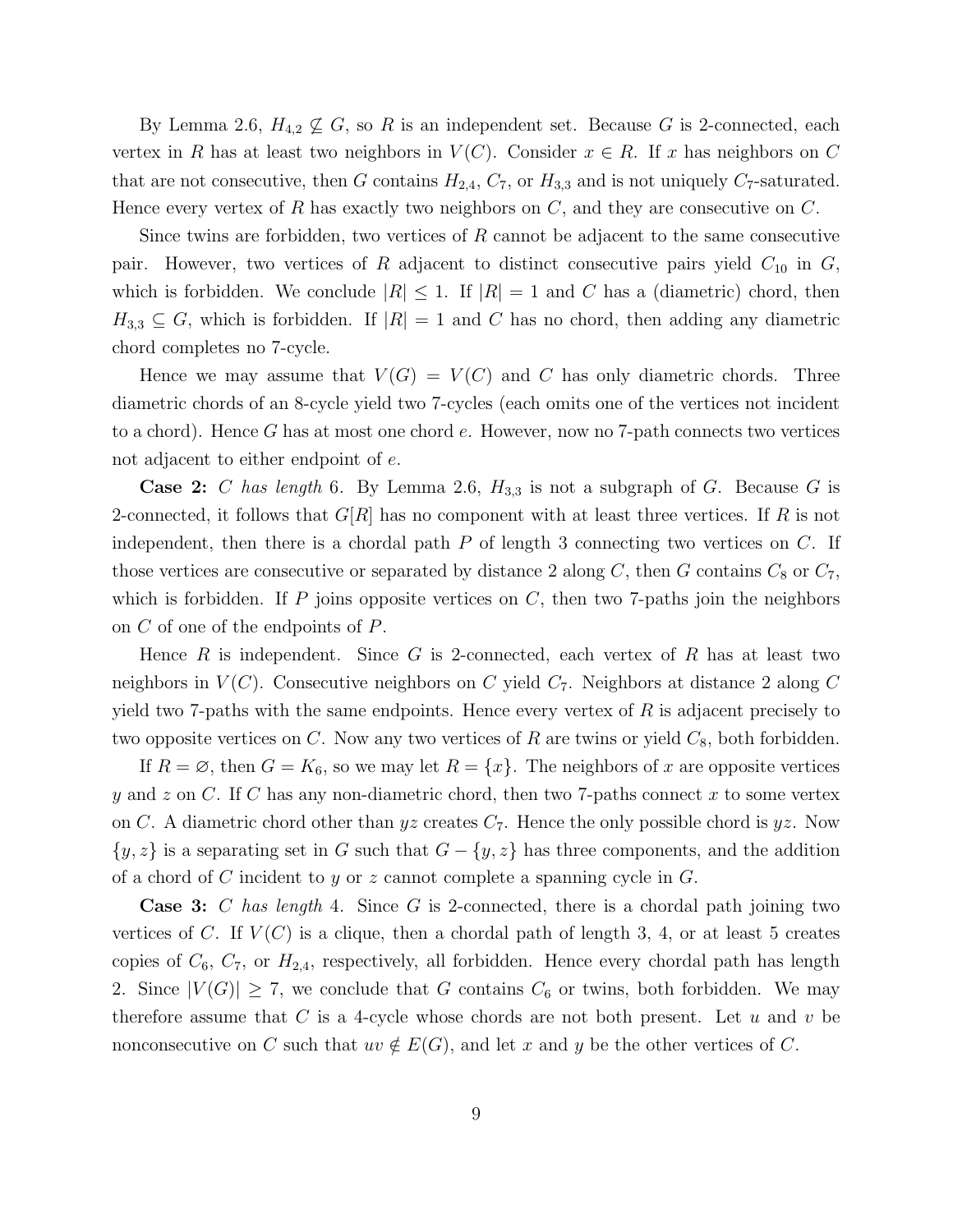The 7-path P with endpoints u and v also visits x and y, since otherwise  $C_8 \subseteq G$ , which was forbidden in Case 1. Let  $V(C)$  occur in the order  $u, x, y, v$  along C. The path P uses exactly three vertices of  $R$ . No matter how the three extra vertices are allocated to the three subpaths connecting vertices of  $C$ , a 6-cycle is created in  $G$ , excluded by Case 2.  $\Box$ 

We have also proved there are no uniquely  $C_8$ -saturated graphs. The proof uses the approach above, but more cases and details are needed to exclude the shorter even cycles. Hence we omit the proof.

### 5 Finitely Many Uniquely  $C_t$ -saturated graphs

In this section, we present the proof of Theorem 1.1 that for any  $t \geq 6$  there are only finitely many uniquely  $C_t$ -saturated graphs. The main idea is to reduce the problem to the 2-connected case, showing that if there are finitely many uniquely  $C_t$ -saturated graphs that are 2-connected, then there are finitely many uniquely  $C_t$ -saturated graphs. For the first step, we restrict the ways that 2-connected uniquely  $C_t$ -saturated graphs can be combined.

**Lemma 5.1.** If  $t \geq 6$  and G is a 2-connected uniquely  $C_t$ -saturated graph, then no uniquely  $C_t$ -saturated graph F has blocks G' and G'' isomorphic to G such that G' and G'' share a cut-vertex of  $F$  that can be viewed as the same vertex of  $G$  in  $G'$  and  $G''$ .

*Proof.* Let x be the vertex of G in both G' and G'', no edge of F joins  $V(G'-x)$  and  $V(G''-x)$ . For  $y \in V(G-x)$ , let y' and y'' be the corresponding vertices in G' and G". If G has distinct paths from y to x with lengths summing to  $t-1$ , then F has two t-paths with endpoints y' and y''. Hence the unique t-path with endpoints y' and y'' consists of copies in G' and G'' of a unique  $(t + 1)/2$ -path  $P_y$  in G with endpoints y and x. This uniqueness implies that  $G$  is not complete (also  $t$  is odd). We consider two cases.

**Case 1:** x is adjacent to all of  $V(G - x)$ . Let  $\hat{t} = (t - 1)/2$ , so each  $P_y$  is a  $(\hat{t} + 1)$ -path. Since  $P_y$  is unique and x dominates  $V(G-x)$ , each  $y \in V(G-x)$  starts exactly one  $\hat{t}$ -path in  $G-x$ ; it is  $P_y-x$ . Let z be the other endpoint of  $P_y-x$ . Vertex y cannot have a neighbor in  $G - x$  outside  $P_y$ , since G would then have distinct paths from z to x with lengths  $\hat{t} + 1$ and  $\hat{t}$ −1 having sum  $t$  − 1. Also y cannot have a neighbor on  $P_y$  other than its neighbor in  $P_y$ , since distinct  $\hat{t}$ -paths in  $G - x$  would then start at z. Hence  $d_{G-x}(y) = 1$ . With y chosen arbitrarily,  $G - x$  is 1-regular. Hence  $2 = \hat{t} = (t - 1)/2$ , so this case requires  $t = 5$ .

**Case 2:** x has a nonneighbor y in G. Since G is not complete, by Lemma 2.10 G has an even cycle C of length at most  $2t - 6$ . Since G is connected, there is a shortest path Q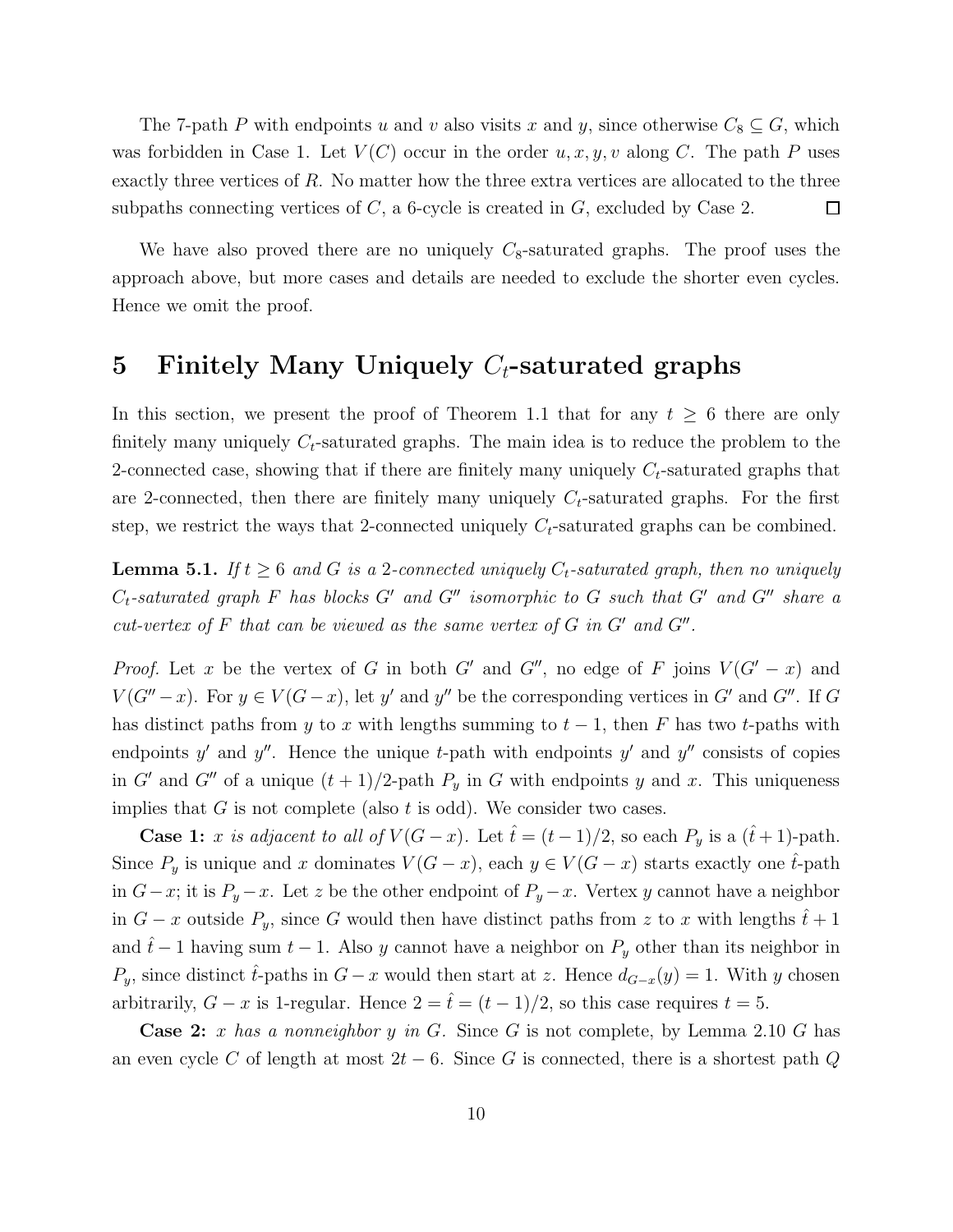connecting x to the copy of C in G'. Since x has a nonneighbor y in G, there is a unique t-path P in G'' with endpoints x and y''. Letting 2k be the length of C, the subgraph  $C \cup Q \cup P$  of F contains  $H_{k,t-k-1}$ , which is forbidden by Lemma 2.6.  $\Box$ 

**Lemma 5.2.** If there are finitely many 2-connected uniquely  $C_t$ -saturated graphs, then there are finitely many uniquely  $C_t$ -saturated graphs.

*Proof.* The diameter of a  $C_t$ -saturated graph is at most  $t-1$ . Hence the diameter of the block-cutpoint trees of  $C_t$ -saturated graphs is also bounded; that is, a  $C_t$ -saturated graph cannot contain a path that contains edges from more than  $t - 1$  blocks.

Every block of a uniquely  $C_t$ -saturated graph is uniquely  $C_t$ -saturated. With finitely many 2-connected uniquely  $C_t$ -saturated graphs, the number of vertices in any single block of a uniquely  $C_t$ -saturated graph is bounded. If there are infinitely many uniquely  $C_t$ -saturated graphs, then they must exist with arbitrarily many blocks. With bounded diameter in the block-cutpoint tree, they must have block-cutpoint trees with arbitrarily many leaves.

Since the distance between leaves is bounded, there must be arbitrarily many leaf blocks having a common cutvertex. Since the number of possible leaf blocks is bounded, there must exist instances with arbitrarily many isomorphic leaf blocks having a common cut-vertex. Since the number of vertices in the blocks are bounded, there must be instance with two isomorphic leaf blocks sharing a cut-vertex that has the same identity in each of the two blocks. This contradicts Lemma 5.1.  $\Box$ 

To complete the proof of the theorem, we need to show that there are finitely many 2-connected uniquely  $C_t$ -saturated graphs. We do this by bounding the number of vertices in such a graph. Two lemmas are needed.

The first extends Lemma 2.9. When G has twins, it has an automorphism exchanging the twins but leaving all other vertices fixed. The twins are components of  $G - S$ , where S is their common neighborhood. We next consider a situation in which  $G - S$  contains four isomorphic components. Given a set  $S \subseteq V(G)$  and  $v \in V(G) - S$ , let a v, S-path be a path connecting v to a vertex in S with no internal vertices in  $S \cup \{v\}$ .

**Lemma 5.3.** Given  $t \geq 8$ , let G be a 2-connected graph with  $S \subset V(G)$ . Suppose that  $G-S$ has distinct isomorphic components  $F_1$ ,  $F_2$ ,  $F_3$  and  $F_4$  such that for all  $i \in \{2,3,4\}$  there is an automorphism  $\varphi_i$  of G such that (1)  $\varphi_i^2$  is the identity, (2)  $\varphi_i(F_1) = F_i$ , and (3)  $\varphi_i$  fixes all vertices outside  $F_1 \cup F_i$ . If G is uniquely  $C_t$ -saturated, then every vertex of  $F_1$  that has a neighbor in S starts some path in  $F_1$  with length  $t-2$ .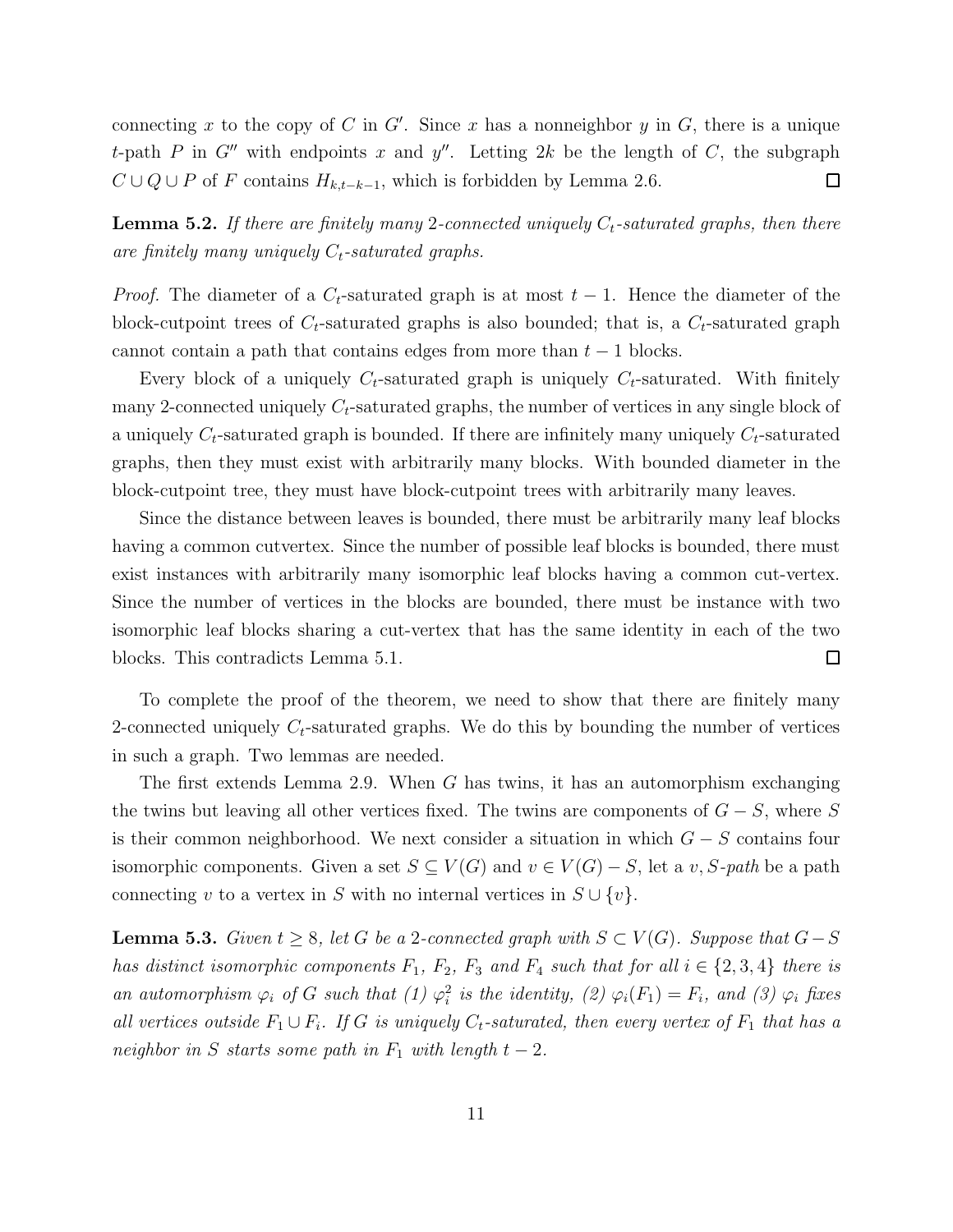*Proof.* Let  $\hat{t} = (t-1)/2$ . We first prove that for every  $x_1 \in V(F_1)$  there is an  $x_1, S$ -path of length  $\hat{t}$ . If this fails for some  $x_1 \in V(F_1)$ , then let  $x_2 = \varphi_2(x_1)$ . Since G is uniquely  $C_t$ -saturated, it contains a unique t-path P with endpoints  $x_1$  and  $x_2$ . For  $i \in \{1,2\}$ , let  $P^i$  be the  $x_i$ , S-path contained in P. If  $P^1$  and  $P^2$  have the same endpoint in S, then they have different lengths, since G has no  $x_1$ , S-path of length  $\hat{t}$ . Otherwise, they have different endpoints in S. In both cases, a second t-path with endpoints  $x_1$  and  $x_2$  consists of P with each  $P^i$  replaced by  $\varphi_2(P^{3-i})$ . This contradiction proves the claim.

Hence for all  $x \in F_1$  there is an x, S-path of length  $\hat{t}$ . Let x be a vertex of  $F_1$  having a neighbor  $y \in S$ . Suppose that x starts no path in  $F_1$  with length  $t - 2$ . Since G contains an x, S-path P of length  $\hat{t}$ , we may choose  $z \in V(F_1)$  at distance  $\hat{t}-1$  from x along P. Let P' be the  $\hat{t}$ -path from x to z along P. Because G is 2-connected,  $G - y$  has a shortest path connecting  $V(P')$  and S; call it Q', with endpoints  $x' \in V(P')$  and  $y' \in S$ . Let Q be the path from y to y' consisting of the edge yx, the subpath of P' from x to x', and Q' (see Figure 5). Let k be the length of Q. Since x starts no path of length  $t - 2$  in  $F_1$ , we have  $k \leq t - 1$ .



Figure 5: Paths in  $F_1$ . The bold path is  $Q$ , which overlaps with a portion of  $P'$ .

Note that  $\varphi_2(Q) \cup \varphi_3(Q)$  is a cycle C of length 2k in G, and the union of  $\langle y, x \rangle$  with P' is a path of length  $\hat{t}$ . If  $k \geq \hat{t}$ , then  $C \cup \langle y, x \rangle \cup P'$  contains  $H_{k,t-k-1}$ .

Hence we may assume  $k < \hat{t}$ . The portion of Q along P' has length at most  $k-2$ . Hence the path from y' to z in  $Q' \cup P'$  has length at least  $\hat{t} - k + 2$ . Let  $\hat{P}$  be its subpath of length  $\hat{t}$ −k starting from y', and let w be the other endpoint of  $\hat{P}$ . For  $i \in \{2,3\}$ , the concatenation of P', xy,  $\varphi_i(Q)$ , and  $\varphi_4(\hat{P})$  has  $\hat{t}+1+k+\hat{t}-k$  vertices; hence it is a t-path with endpoints z and  $\varphi_4(w)$ . Again this contradicts G being uniquely  $C_t$ -saturated, so x must start a path in  $F_1$  with length  $t-2$ .  $\Box$ 

**Lemma 5.4.** There are finitely many 2-connected uniquely  $C_t$ -saturated graphs.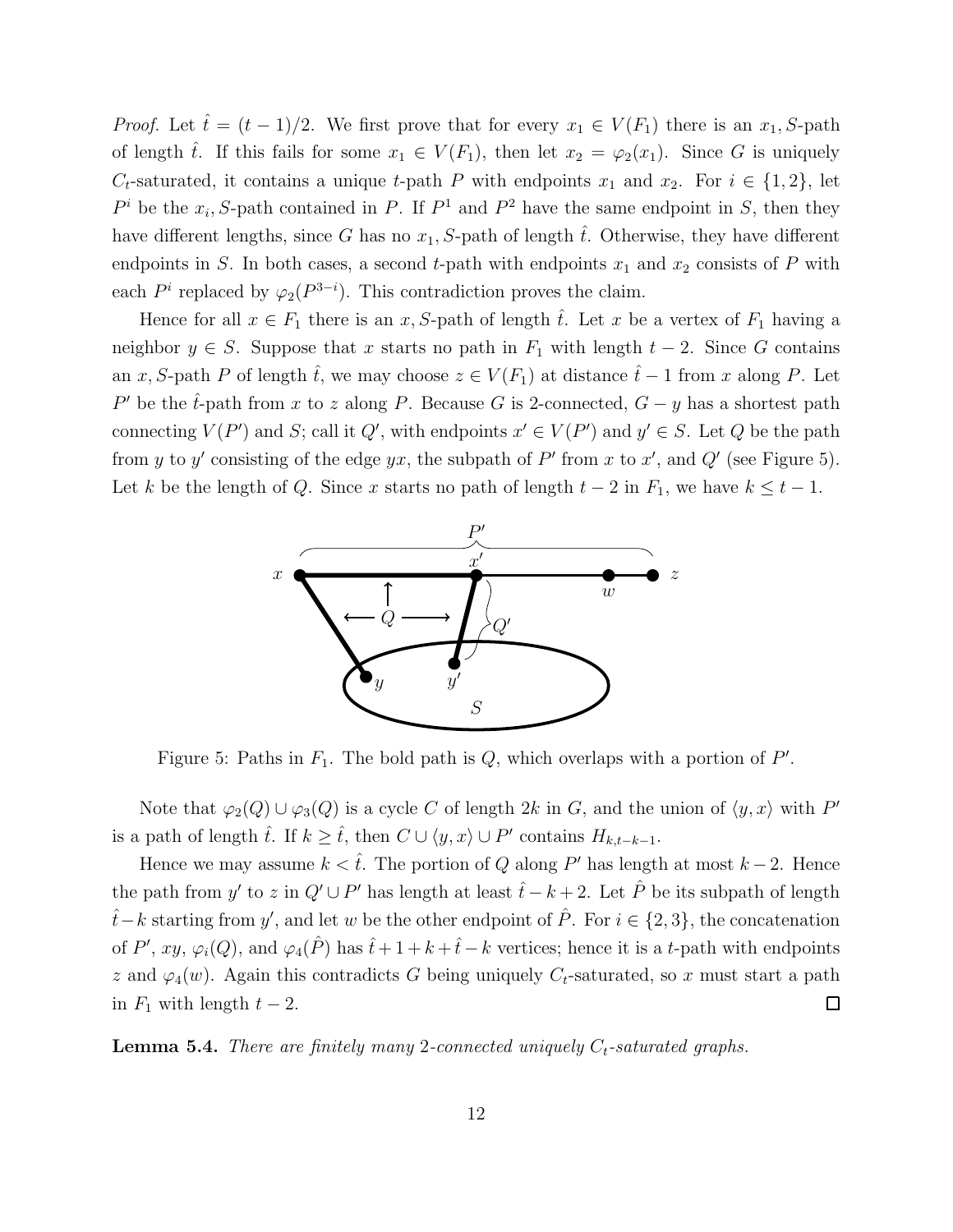*Proof.* By Theorems 4.1 and 4.2, there are no uniquely  $C_6$ -saturated or  $C_7$ -saturated graphs. Hence we may assume  $t \geq 8$ . It suffices to prove that the number of vertices in a 2connected uniquely  $C_t$ -saturated graph G is bounded. In order to prove this, we prove that the maximum degree in such a graph is bounded. Since the diameter of a uniquely  $C_t$ -saturated graph is less than t, this bounds the number of vertices.

By Lemma 2.10, G contains an even cycle C of length at most  $2t-6$ . Let C have length 2k, and let  $S = V(C)$ . By Lemma 2.6, G does not contain  $H_{k,t-k-1}$ , and hence all paths leaving S have length at most  $t - k - 2$ .

Let  $R_{t-k-i}$  be the set of vertices v outside S such that longest v, S-paths have length i. Because G is connected and  $H_{k,t-k-1} \nsubseteq G$ , it follows that every vertex of  $G - S$  lies in  $R_{t-k-i}$  for some i with  $2 \leq i \leq t-k-1$ . Also set  $R_0 = S$ ; this is  $R_{t-k-i}$  for  $i = t-k$ . We proceed by induction on i to prove the existence of  $c_i$  such that  $d_G(v) \leq c_i$  when  $v \in R_{t-k-i}$ and  $2 \leq i \leq t - k$ .

For  $v \in R_{t-k-2}$ , the neighbors of v lie in S or on a v, S-path of length  $t - k - 2$ , since  $H_{k,t-k-1} \notin G$ . Thus  $d_G(v) \le t+k-3 \le 2t-6$ , and we can set  $c_2 = 2t-6$ .

Now consider  $v \in R_{t-k-i}$ , where  $3 \leq i \leq t-k$ . Let P be a v, S-path of length  $t-k-i$ , and let  $S' = S \cup V(P)$ . Let  $N'(v) = N(v) - S'$ . By Lemma 2.9, G does not contain twins, so at most  $2^{t+k-i-1}$  vertices in  $N'(v)$  have neighborhoods contained in S'. Let  $N''(v)$  be the set of vertices in  $N'(v)$  having a neighbor outside S', so  $|N''(v)| \geq d_G(v) - (t + k - i - 1) - 2^{t+k-i-1}$ .

If any component of  $G - S'$  contains an  $(i - 1)$ -path starting at a vertex of  $N''(v)$ , then G contains  $H_{k,t-k-1}$  and is not uniquely  $C_t$ -saturated. Let F be the subgraph of  $G-S'$  that consists of the components of  $G - S'$  that contain vertices in  $N''(v)$ . Hence each vertex of F lies in  $R_{t-k-j}$  for some j with  $2 \leq j < i$ . By the induction hypothesis, F has maximum degree bounded by  $\max_{j \leq i} c_j$ . With also bounded diameter, the number of vertices in a component of F is bounded by some value  $h(t)$ .

Let  $F'$  be a possible component of F. For each component of F isomorphic to  $F'$ , we can list the neighborhood in it of each vertex of S'; there are  $(2^{|V(F')|})^{|S'|}$  possible such lists. If F has more than  $3 \cdot 2^{|V(F')| \cdot |S'|}$  components isomorphic to F', then some four of them yield the same list. Each vertex of  $S'$  has the same neighborhood in these four components, so together with  $S'$  they satisfy the conditions of Lemma 5.3. The resulting path with length  $t-2$  from a vertex of  $N''(v)$  would contradict G being uniquely  $C_t$ -saturated.

Since  $|S'| = t + k - i < 2t$ , we have at most  $3 \cdot 2^{2t \cdot h(t)}$  components of F isomorphic to F', and there are fewer than  $2^{h(t)}$  isomorphism classes of graphs with at most  $h(t)$  vertices. Hence we have a bound (in terms of t) on  $|N''(v)|$  and hence also a bound  $c_i$  on  $d_G(v)$ .